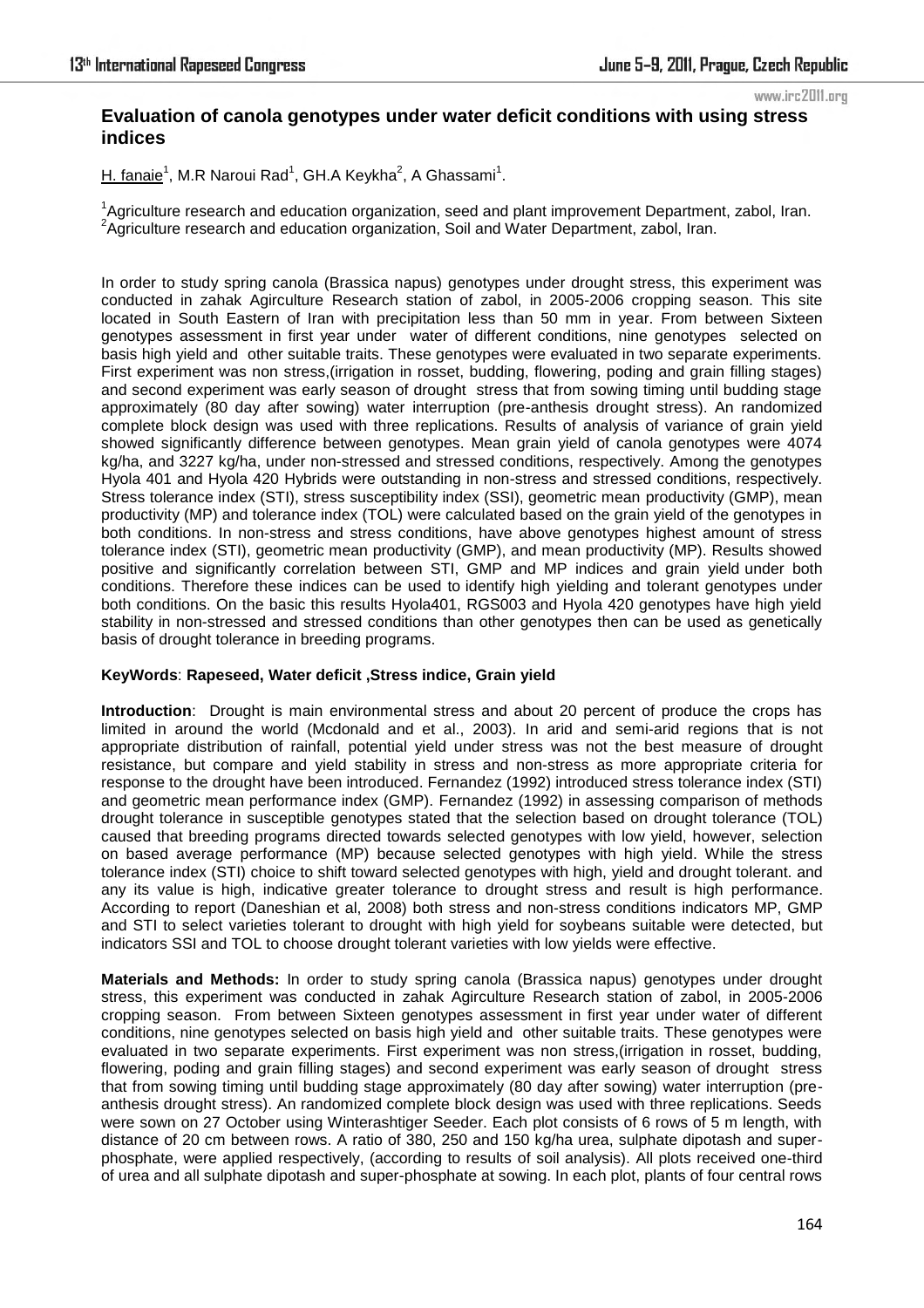www.irc2011.org

were harvested to determine seed yield. For assess of genotypes from view drought tolerance used of mean (MP), tolerance (TOL), stress susceptibility index (SSI), stress tolerance index (STI) and geometric mean performance index (GMP) indices. Data were analyzed by using MSTAT-C statistical package. Duncan Multiple Range Test was used to comparing means (P≤0.05).

### **Results and Discussion**

### **Yield and yield components under stress and non-stress conditions:**

The highest grain yield in non-stress condition belonging to genotypes Hyola 401 , Hyola 420, RGS003 and Hyola 308 but in drought conditions of early season the highest grain yield belonged to genotypes Hyola 420, Hyola 401, RGS003 and line PP-308 /8 .

**Table 1. Mean grain yield and yield components genotypes under stress and non stress conditions.**

| 1000 Grain weight  |                   | Grain. silique <sup>-</sup> |                  | Silique. Plant <sup>-1</sup> |        | Grain yield |         | Genotypes     |
|--------------------|-------------------|-----------------------------|------------------|------------------------------|--------|-------------|---------|---------------|
|                    |                   |                             |                  |                              |        | Kg/ha       |         |               |
| $Y_{s1}$           | $Y_p$             | $Y_{s1}$                    | $Y_p$            | $Y_{s1}$                     | $Y_p$  | $Y_{s1}$    | $Y_p$   |               |
| 3.23 <sub>bc</sub> | 2.98c             | 25a                         | 24 <sub>bc</sub> | 233ab                        | 307ab  | 3502bc      | 4455a   | <b>RGS003</b> |
| 3.86a              | 4.08a             | 26a                         | 27a              | 234ab                        | 284bcd | 3573b       | 4457a   | Hyola401      |
| 3.24 <sub>bc</sub> | 3.11c             | 19a                         | 21d              | 228ab                        | 318a   | 3000e       | 4248ab  | Hyola60       |
| 3.38 <sub>bc</sub> | 3.51 <sub>b</sub> | 25a                         | 25ab             | 234ab                        | 302abc | 3238d       | 4026abc | Hyola330      |
| 3.04 <sub>c</sub>  | 3.11c             | 26a                         | 27ab             | 207b                         | 308ab  | 2963e       | 4398a   | Hyola308      |
| 3.56ab             | 3.32bc            | 24a                         | 27a              | 239a                         | 277bcd | 3838d       | 4508a   | Hyola420      |
| 3.20 <sub>bc</sub> | 3.66 <sub>b</sub> | 21a                         | 26ab             | 228ab                        | 268cd  | 3193d       | 3650bcd | Option 500    |
| 3.5ab              | 3.67 <sub>b</sub> | 21a                         | 23cd             | 223ab                        | 259d   | 2411f       | 3531cd  | PR-401/15E    |
| 3.28 <sub>bc</sub> | 3.61 <sub>b</sub> | 24a                         | 24 <sub>bc</sub> | 231ab                        | 288bcd | 3323cd      | 3390d   | PP-308/8      |
| 3.37               | 3.45              | 24                          | 25               | 229                          | 290    | 3227        | 4074    | Average       |

Means followed by the same letters in each column are not significantly different at the 5% level, according to Duncan's Multiple Range Test.

Genotypes, Hyola 308, Hyola 401 and RGS003, in both of early season drought, and non stress conditions produced grain yield higher of average performance all cultivars (Table 1). Significant reduction in grain yield in stress conditions can be related to reduce yield components of genotypes such as number of silique in plant and seed in silique and weight seed. Albarak (2006) reported reduction grain yield due to drought stress, that confirmed result of this study.

## **Study of Drought tolerance of canola genotypes using indices:**

**Selected on based STI** : On based STI index any what differences between grain yield in non-stress and stress conditions be most, STI is smaller. The high this index is indicator more tolerance of genotypes to stress. Among the genotypes under study, genotypes, Hyola 420, Hyola 401 and cultivar of RGS003 had the highest value (Table 2). On based results presented specific that (STI) stress tolerance index due to selection lines with high performance in both conditions is high performance efficiency (Table 2). Mozaffari et al., (1998) reported that this index, (STI) was suitable in selected tolerant genotypes in soybean and sunflower.

**Selected on based SSI:** Stress susceptibility index (SSI) shows that any what value it less the relative tolerance to stress is higher. This index most for eliminate susceptible genotypes was used. Genotypes PP-308 /8 and Option 500 under early season stress conditions with have lower values of this index in compared with other genotypes had of less sensitivity and more tolerance to stress (Table 2). Naderi et al., (2000) reported that this indicator in identifying genotypes that both stress and non-stress environmental have good yield were not successful.

**Selected on based TOL:** Tolerance index (TOL) is expressed on based difference between the grain yield in stress and non-stress condition. On based tolerance index (TOL), great tolerance is related to the genotype that has smaller of TOL (Rosielle and Hamblin, 1981).The study of tolerance genotypes with using this index showed that the genotypes PP-308 / 8, PR-401/15E and Option 500 had greater tolerance under early season stress conditions in compared with other genotypes (Table 2).

**Table 2.Comparison of mean grain yield canola of genotypes and drought tolerance indices under early season stress conditions**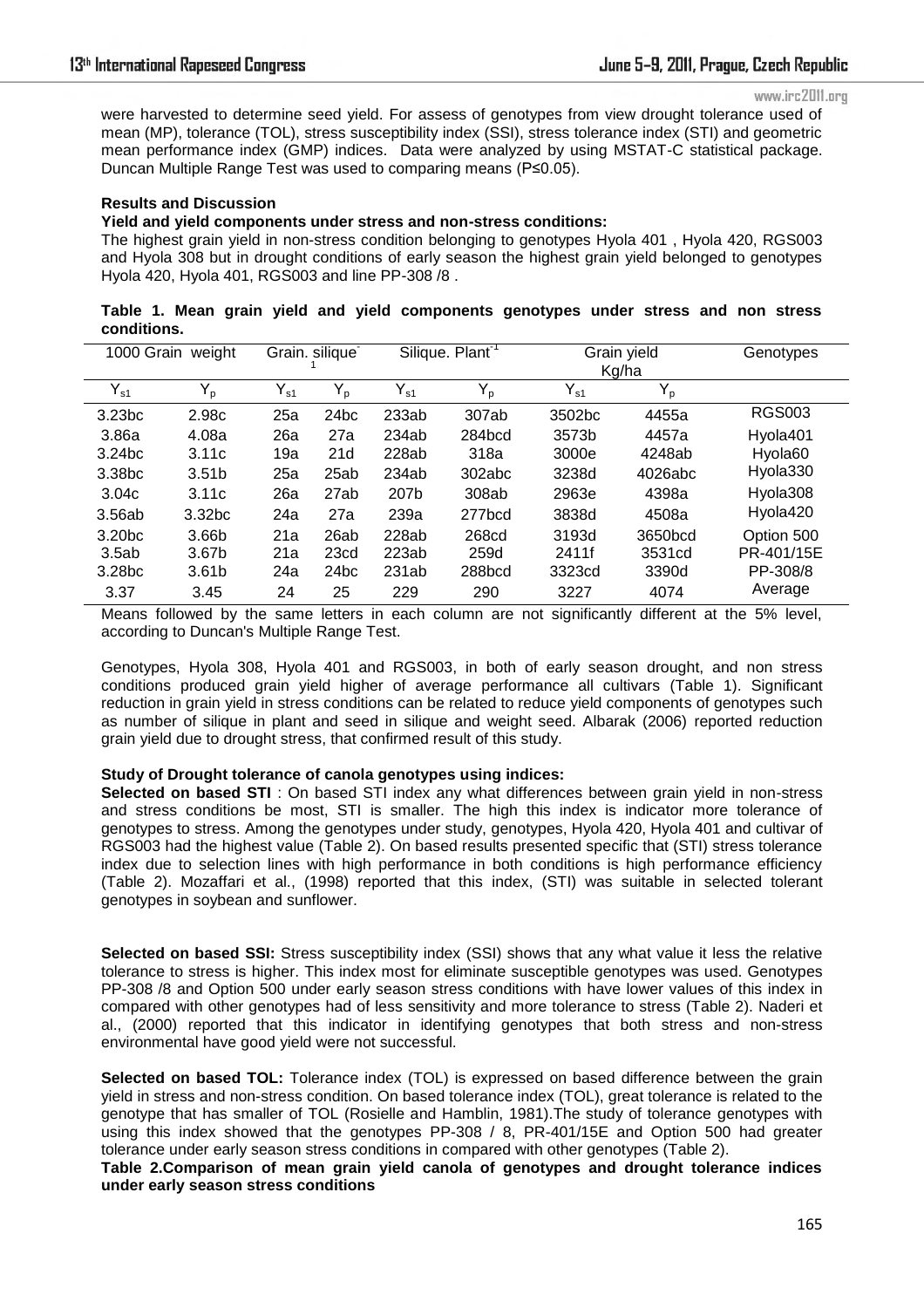www.irc2011.org

| STI   | SSI  | GMP  | TOL  | MP   | $\mathsf{Y}_{\mathsf{S}_1}$ | Yp   | Genotypes      |
|-------|------|------|------|------|-----------------------------|------|----------------|
| 0.94  | 1.02 | 3950 | 953  | 3978 | 3502                        | 4455 | <b>RGS003</b>  |
| 0.96  | 0.94 | 3991 | 884  | 4015 | 3573                        | 4457 | Hyola401       |
| 0.77  | 1.4  | 3570 | 1248 | 3624 | 3000                        | 4248 | Hyola60        |
| 0.78  | 0.93 | 3611 | 788  | 3432 | 3238                        | 4026 | Hyola330       |
| 0.78  | 1.56 | 3604 | 1445 | 3675 | 2963                        | 4398 | Hyola308       |
| 1.042 | 0.71 | 4159 | 670  | 4173 | 3838                        | 4508 | Hyola420       |
| 0.70  | 0.60 | 3414 | 458  | 3422 | 3193                        | 3650 | opion500       |
| 0.51  | 1.51 | 2918 | 112  | 2971 | 2411                        | 3531 | PR-<br>401/15E |
| 0.68  | 0.09 | 3357 | 68   | 3357 | 3323                        | 3390 | PP-308/8       |
| 0.79  | 0.99 | 3626 | 847  | 3650 | 3227                        | 4074 | Average        |
|       |      |      |      |      |                             |      |                |

 $Yp=$  Seed yield in non stress condition ,  $Ys_1=$  Seed yield in early season stress condition, Tol=Stress tolerance index. SSI=Stress STI=Stress tolerance index, SSI=Stress<br>GMP=Geometric mean succeptibility, MP=Mean productivity productivity

**Selected on based MP:** According to this index hybrids Hyola 420, Hyola 401, and cultivar of RGS003 under early season stress condition as the most tolerant genotypes were evaluated (Table 2). Fernandez (1992) announced that this index in selection cultivars with high-performance in stress conditions is not good, because large differences of yield in environmental because increased this index. According to this index, two genotypes PP-308 / 8 and PR-401 / 15E with the least this index as most sensitive genotypes under early stress were identified (Table 3).

**Selected on based GMP:** On based geometric mean performance index (GMP), genotypes are more tolerant that have larger amounts of this indicator (Fernandez, 1992). On based study with this indicator, genotypes, Hyola 420, Hyola 401, and cultivar of RGS003 under early season stress conditions were determined as more tolerant genotypes, to stress. Genotypes of, PP-308 /8 and PR-401/15E were assessed as sensitive genotypes under early season stress (Table 3,). Fernandez (1992) stated that due to less sensitivity GMP index to values yield in stress and non- season stress conditions, this indicator has a superior than indicator is MP. Results of most research indicate that STI, GMP and MP indices are most suitable indicators for evaluation drought tolerant genotypes (Mozaffari et al., 2001 and Fernandez, 1992), which with results this experiment accordant.

# **Correlation coefficients of indices with grain yield**

As that from table correlation coefficients observed between grain yield in early season stress and non stress conditions was positive correlation and non-significant. (Table 3). Grain yield in early season stress condition with indicators, STI, GMP and MP, has been shown a significant positive correlation and between indices above the highest correlation coefficient achieved between yield and STI and GMP indices in early season stress (Table 3). Also grain yield in non-stress conditions has showed positive correlation and significant with the STI, GMP, MP indices. In condition this experiment was determined that indicators of STI, GMP and MP, have such property and can be good indicators for this subjection. Danshian et al., (2008) introduced indices of STI, GMP, and MP as good indicators for selection tolerant genotypes to stress in limited irrigation for soybeans.